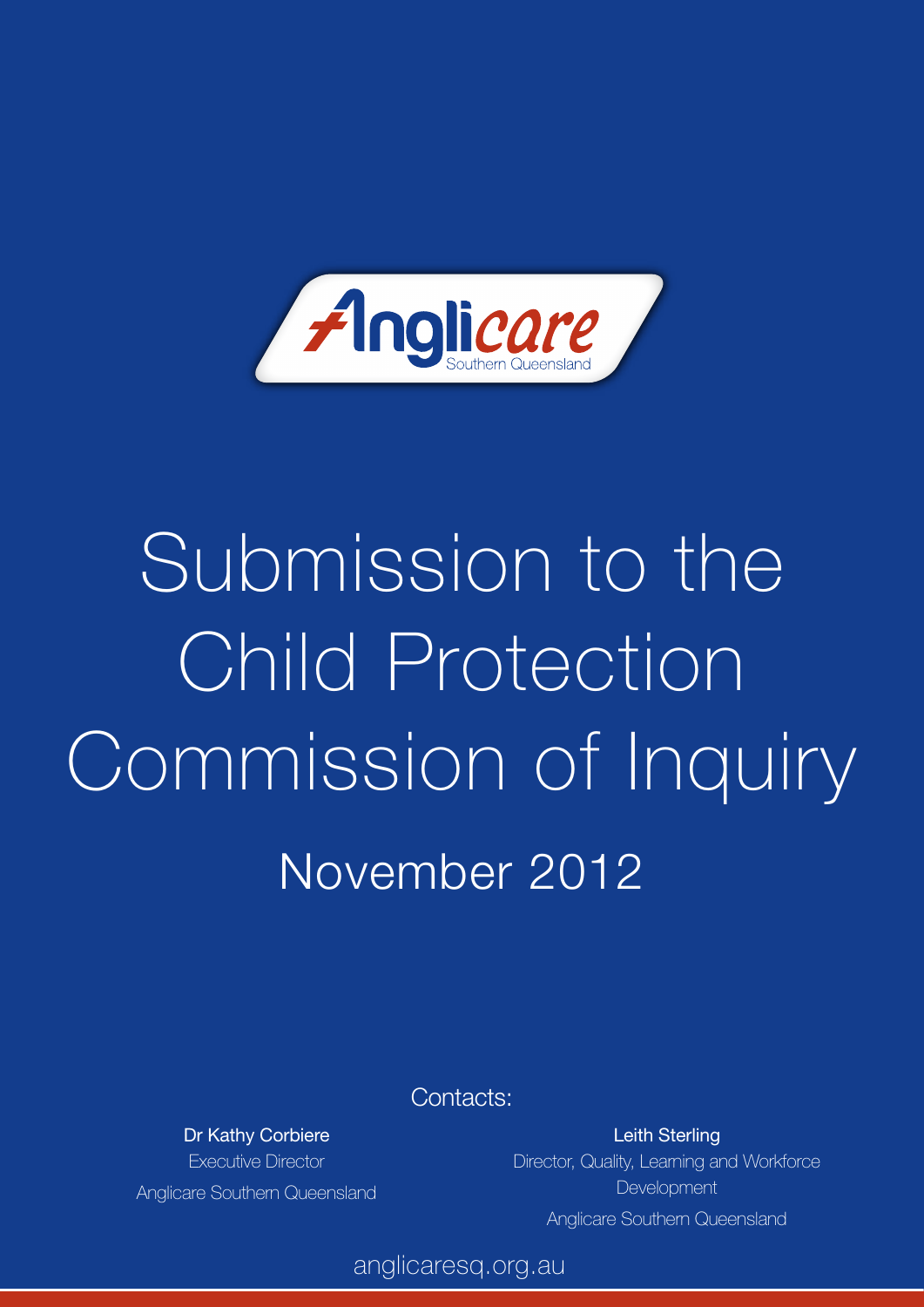Anglicare Southern Queensland (ASQ), part of the Anglican Diocese of Brisbane, is a not-for-profit organisation providing caring and supportive services to approximately 16,500 clients and families living throughout Queensland. ASQ supports individuals and families by enhancing their wellbeing, maintaining their independence and supporting healthy lifestyles. A diverse range of services are provided including:

- $\blacksquare$  fully accredited residential aged care and independent living
- $\blacksquare$  internationally certified in-home nursing and community care
- $\blacksquare$  out-of-home care services for children and young people in care
- $\blacksquare$  vouth homelessness services
- $\blacksquare$  mental health counselling and recovery
- $\blacksquare$  disability support
- $\blacksquare$  accommodation support for women experiencing homelessness and their children
- $\blacksquare$  employment pathways
- $\blacksquare$  family counselling and support
- specialised family violence services
- ¢ post separation parenting services
- $\blacksquare$  Family Law counselling
- $\blacksquare$  adult survivors of childhood sexual abuse (Males) counselling and support
- $\blacksquare$  counselling and education for male perpetrators of domestic violence
- $\blacksquare$  support for people living with HIV

ASQ is a significant provider of family and children's support services, and is currently funded by the Department of Communities, Child Safety and Disability Services to provide out of home care and youth accommodation services as follows:

#### Out of home care services:

- 24 residential placements
- 41 intensive foster care placements
- $\blacksquare$  877 foster and kinship care placements

#### Family intervention services:

■ Up to 117 families supported per year with the aim of preserving family unit (preventing children being taken into care) or to support re-unification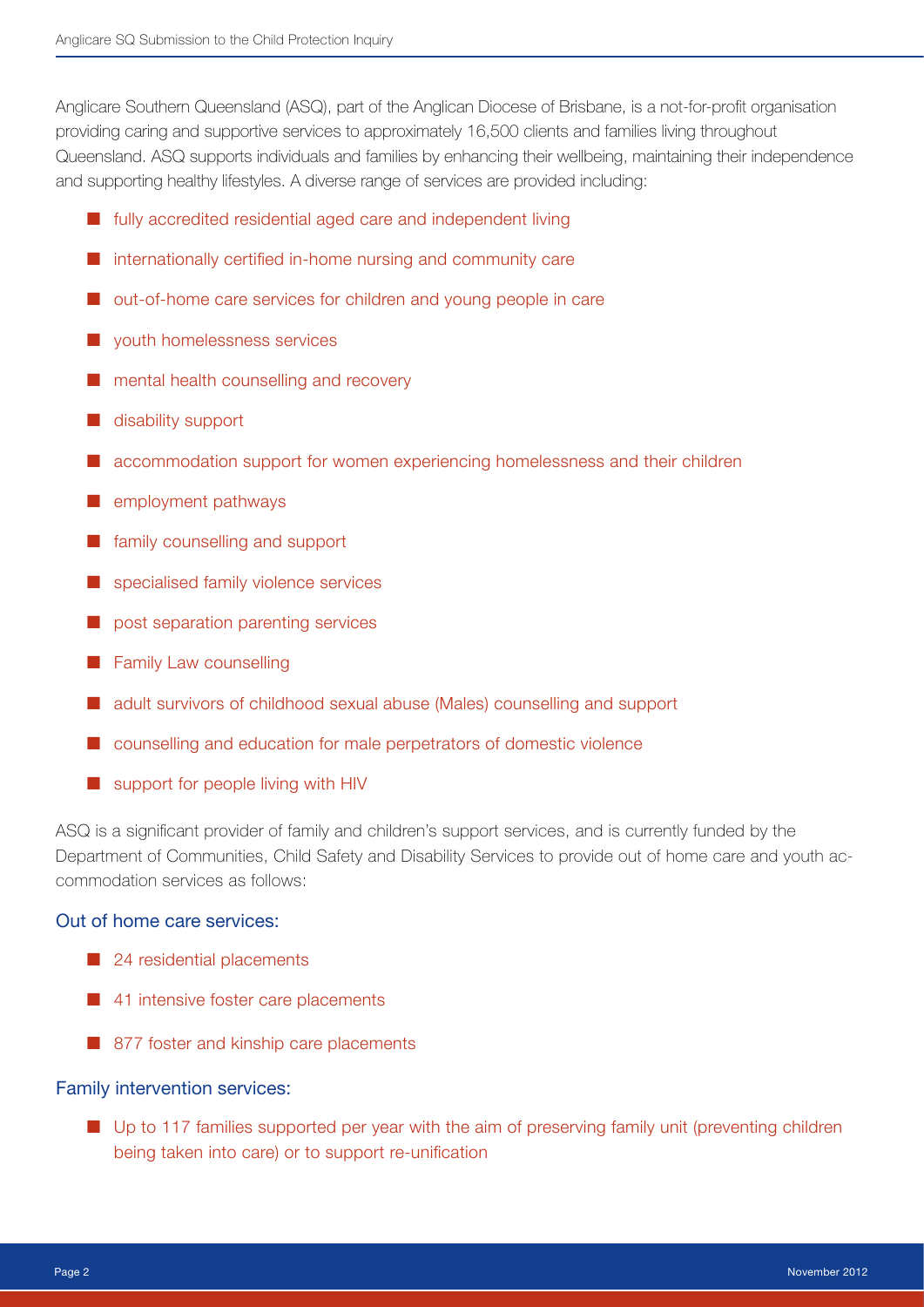Youth accommodation and support for young people who are homeless or at risk of homelessness:

- $\blacksquare$  Short term accommodation for up to 5 young people aged 16-18 years (up to 3 months)
- $\blacksquare$  Transitional/medium term accommodation for up to 6 young people aged 16-18 years
- $\blacksquare$  Supported accommodation for young people aged 16-25 years with low to moderate support needs
- Counselling, support and mediation for young people aged 12-18 years and their families
- Youth Support Coordinator initiative in Roma and Chinchilla, focusing on prevention and early intervention for young people at risk of disengaging from school.

In addition to these services, ASQ is funded by the Commonwealth Department of Families, Housing, Community Services and Indigenous Affairs (FaHCSIA) to support children and families through the Family Support Program and the Communities for Children initiative.

ASQ children's and family services are available in Brisbane, Redlands, Logan, Gold Coast, Caboolture, Sunshine Coast, Ipswich and Roma/Maranoa. Services are provided across the continuum from preventative and targeted family support services including family/relationship counselling, parenting education, drug and alcohol interventions for parents and housing/accommodation support through to out-of-home care services including general and intensive foster and kinship care support and residential care programs for children and young people.

# The Child Protection System in Queensland

ASQ is of the view that many vulnerable Queensland families do not have sufficient access to the types of supports that ensure that they have the capacity to care safely for their children.

Analysis of the Child Protection data published by the Australian Institute of Health and Welfare in 2012 suggests that while there are significant numbers of notifications to Child Safety Services in Queensland, only a small percentage of these meet the threshold for substantiation. This suggests that many notifications are made in recognition that some families are under stress and need extra support, and there are few alternative pathways available for community or other referrers to use to ensure that these families are supported.

Referral pathways, other than via Child Safety Services or through other 'Child Safety' funded initiatives such as the Referral for Active Intervention (RAI) program or more recently, the Helping Out Families pilot program are not clear. Queensland lacks a well developed and resourced array of prevention and early intervention services for all families. Community promotion and education in relation to healthy family relationships is lacking, and families who need support are often unable to access it in a timely or responsive manner.

Where family stress is identified, a more 'joined up' response from government and non-government services is required, with equal partnerships and responsibilities between government and non-government agencies. ASQ has been working on internal structures to address the 'siloing' of services, created in some part, by historical structures which were based on inflexible funding arrangements rather than on client needs.

It is ASQ's experience that funding models used by the Queensland Government to date, have not encouraged shared responsibility across the various stakeholders involved in family support. This is complicated by the fact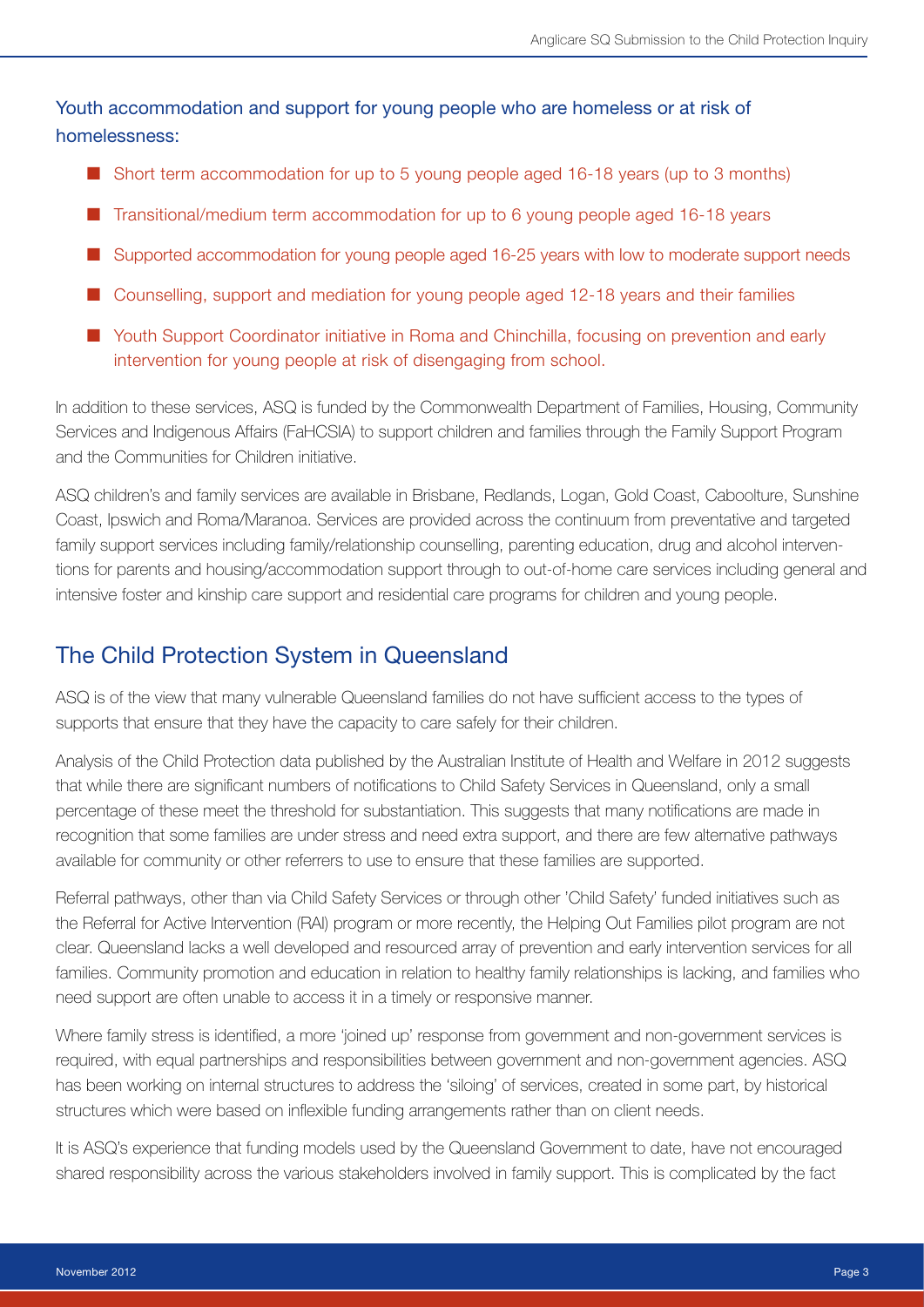that a significant number of family support services are funded by the Commonwealth Government, making the navigating the system difficult not only for families, but also for service providers who need to interact with multiple referral pathways and criteria.

The model to which the community should aspire is one in which universal interventions and services are provided to all children and families (for example, infant and child health services, playgroups, kindergarten and other early childhood education services). Secondary prevention or early intervention strategies for children and families who need more support than that available through primary prevention strategies (for example, those targeted to particular groups who are known to be 'at risk' of family stress). Tertiary interventions and/or prevention strategies should be provided only to those few children and families who need intensive intervention, where child maltreatment has already occurred, and where a care and protective response by the statutory authority is required.

A continuum of service delivery and care of this type would enable families to access the right services, at the right time, before escalation to crisis point, and without the stigma associated with contact with the statutory system (e.g. 'being known to Child Safety'). Unfortunately, the AIHW data, and our own experience, indicates that the overburdened and reactive tertiary system is the only entry point for many Queensland families.

A desired and evidence-based model of family support is clearly articulated in the National Framework for Protecting Australia's Children (2009) an initiative of the Council of Australian Governments, and to which Queensland is a signatory. Development and implementation of such a model requires commitment and ownership not just from the Commonwealth and the Department of Communities, Child Safety and Disability Services, but from all State government entities responsible for providing universal services and supports to children including the Department of Education, Training and Employment and Queensland Health.

# Effectiveness and Efficiency of the System

Like all non-government organisations licensed to provide out-of-home care services, ASQ experiences a significant administrative burden related to both licensing and contract compliance. While there have been several improvements in the licensing system (e.g. the introduction of coordination licenses), it is recommended that further improvements could be considered. For example, ASQ currently holds eleven separate licenses across its six out of home care (OOHC) licensed care services. We have committed considerable resources in the past 2-3 years to developing consistent, evidence based documentation across the OOHC services. It is therefore suggested that consideration could be given to implementing a single organisational license for the larger providers of OOHC services. This would reduce the cost and time required at re-licensing, as well as internal monitoring that is currently the responsibility of Community Resource Officers at the regional level.

There are also duplications in the type of evidence that organisations are required to produce for licensing and for contract management and compliance. It has been our experience that Community Resource Officers and external assessors can vary in their interpretations of the evidence required to demonstrate that a program meets the Standards of Care. This can mean that ASQ employees at the local level develop tracking and monitoring systems additional to those available organisation-wide in order to satisfy local requirements. It is suggested that this is an unnecessary burden on both the Department and on non-government organisations.

ASQ is very supportive of efforts to harmonise and reduce the burden of current regulatory and compliance systems within the Queensland Department of Communities, Child Safety and Disability Services, evidenced by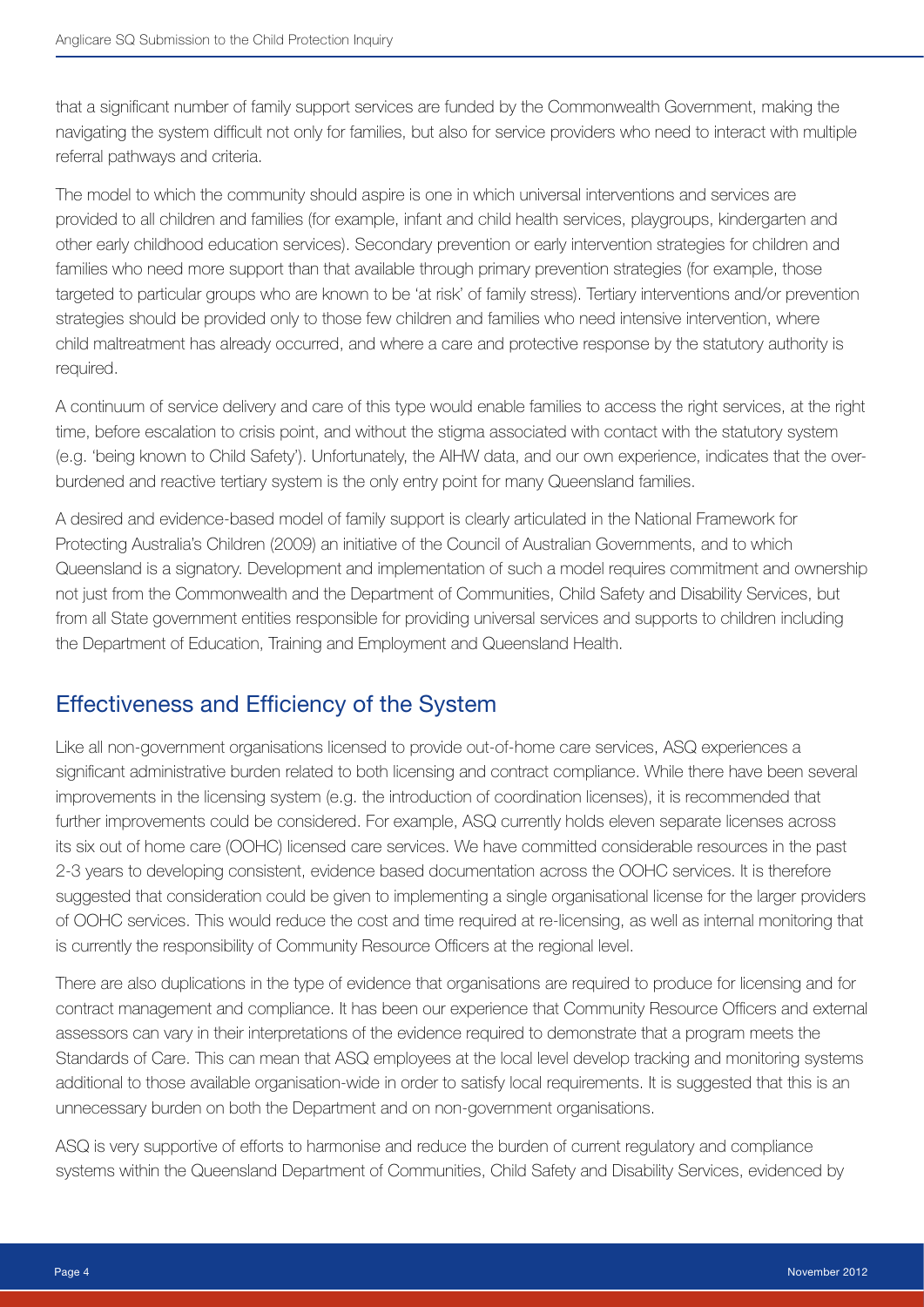our participation in the trial of the Human Services Quality Framework in 2011. The current approach to Licensing, while essential to ensuring the quality and safety of the child protection system in Queensland, has created a layer of bureaucracy which is resource-intensive, and which can, at times, be a punitive and coercive system.

For example, ASQ recently received correspondence threatening suspension of a licence because a staff member's suitability check was thought to have 'lapsed'. Investigation by ASQ revealed that, in fact, the staff member's application for suitability was made well in advance of the due date, and they had been confirmed as suitable. The correspondence from the department was considered to be threatening, and an extreme reaction to a matter that was easily resolved with a brief telephone and email exchange. It is our view that unnecessary resources had been allocated to writing the correspondence, and that the potential impacts on working relationships that can result from these types of actions are not in the best interests of children and young people.

ASQ is also of the view that non-government organisations could take a greater role in case management and case decision-making, particularly for children and young people on long term orders. Staff employed as Foster Care Case Workers at ASQ are required to be tertiary qualified in human or behavioural sciences. In addition, the organisation has recently introduced a requirement that employees complete a Certificate IV in Child, Youth and Family Intervention (Child Protection; Residential and Out of Home Care) to enhance their knowledge of child protection legislation and practice specific to the Queensland context. Where children and young people are on Child Protection orders and in relatively stable placements, responsibility for case management decisions could be transferred to the non-government sector, thus freeing up resources that are required for investigation, intake and assessment. This would enable a focus on permanency planning and ongoing case management which is sometimes unable to be achieved with the caseloads experienced by Child Safety Officers.

Other functions that could be examined with a view to transferring responsibility to the non-government sector include family contact supervision, transport of children, facilitating Family Group Meetings and Transition from Care planning and support. While additional resources would be required to perform these functions, most NGOs have the necessary infrastructure, staffing mix and capability.

## *Recommendations*

- 1. Consideration be given to implementation of a single organisational license for large providers of out-of-home care.
- 2. The Human Services Quality Framework be implemented in 2013 replacing the current Child Safety Service Standards.
- 3. Consideration be given to transferring responsibility and resources for case management and decision making for children and young people on Child Protection orders to organisations in the non-government sector with demonstrated capacity to undertake this role.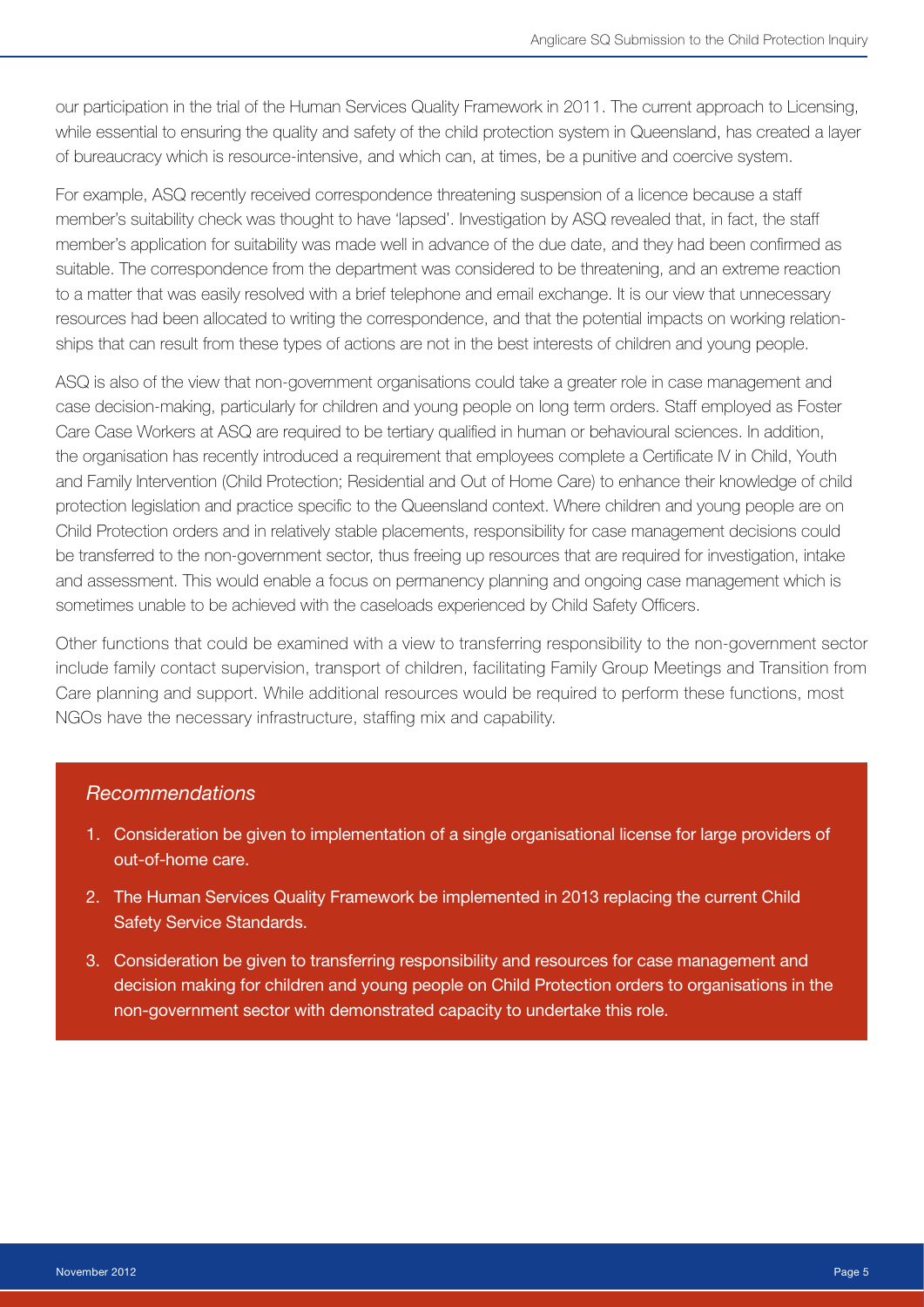# Child Protection Workforce

Anglicare Southern Queensland (ASQ) has a strong commitment to workforce development, as evidenced by the creation of a Quality, Learning and Workforce Development directorate in its recent restructure. Since 2010, staff working in ASQ child protection and youth support programs have been fully supported to undertake Certificate IV in Child, Youth and Family Intervention, Certificate IV in Front Line Management (Team Leaders), Diploma of Community Services Coordination (Coordinators) and Diplomas of Management (Service Managers). A further round of training offering opportunities for staff to undertake Certificate IV in Mental Health, Certificate IV Training and Assessment or Diploma of Community Services (Alcohol, Other Drugs and Mental Health) commenced in October 2012. This has been made possible through an enterprise wide strategic training initiative with Skills Queensland.

ASQ also requires all staff in direct care child protection programs to be trained in Transforming Care and Therapeutic Crisis Intervention (TCI) within 6 months of their employment with the organisation. It is our observation that a similar level of training is not always available to front line staff working in the Department of Communities, Child Safety and Disability Services. Case management, decision making and collaboration is enhanced when all stakeholders have an understanding of the impacts of trauma on children's behaviour. Basic training such as Transforming Care and TCI provides an excellent framework that can only enhance case and care planning.

Another important element of workforce development is the application of appropriate models of supervision and support. ASQ requires all full time staff to receive a minimum of monthly supervision, with an emphasis not only on administrative and developmental functions, but also restorative and self-care opportunities. Supervisors must be trained to recognise secondary trauma and to intervene appropriately to ensure that staff 'burn out' is prevented. Child Safety Officers appear to carry very high caseloads, with minimal time allocated for considered case work or for essential supervision and mentoring.

ASQ is currently in partnership with Cornell University and the Thomas Wright Institute to implement the Children and Residential Experiences (CARE) model in all out of home care and youth services. CARE is an evidenceinformed model based on the following core principles:

- **E** Developmentally focused
- **Examily involved**
- $\blacksquare$  Relationship based
- Competence centered
- ¢ Trauma informed
- Ecologically oriented

All ASQ child protection and youth workers are being trained in implementing CARE – a transformational approach that is aimed at creative positive conditions for change in young people who have experienced trauma. ASQ staff consistently report that it would be their 'wish' that Departmental staff also have the opportunity to experience the CARE training. This would not only enhance collaboration, but challenge some of the decisions made by Departmental officers 'in the best interests of the child'. ASQ would have an interest in partnering with the Department to further the implementation of evidence based models in out of home care, and investigating models for shared training for NGO personnel, carers and Departmental staff.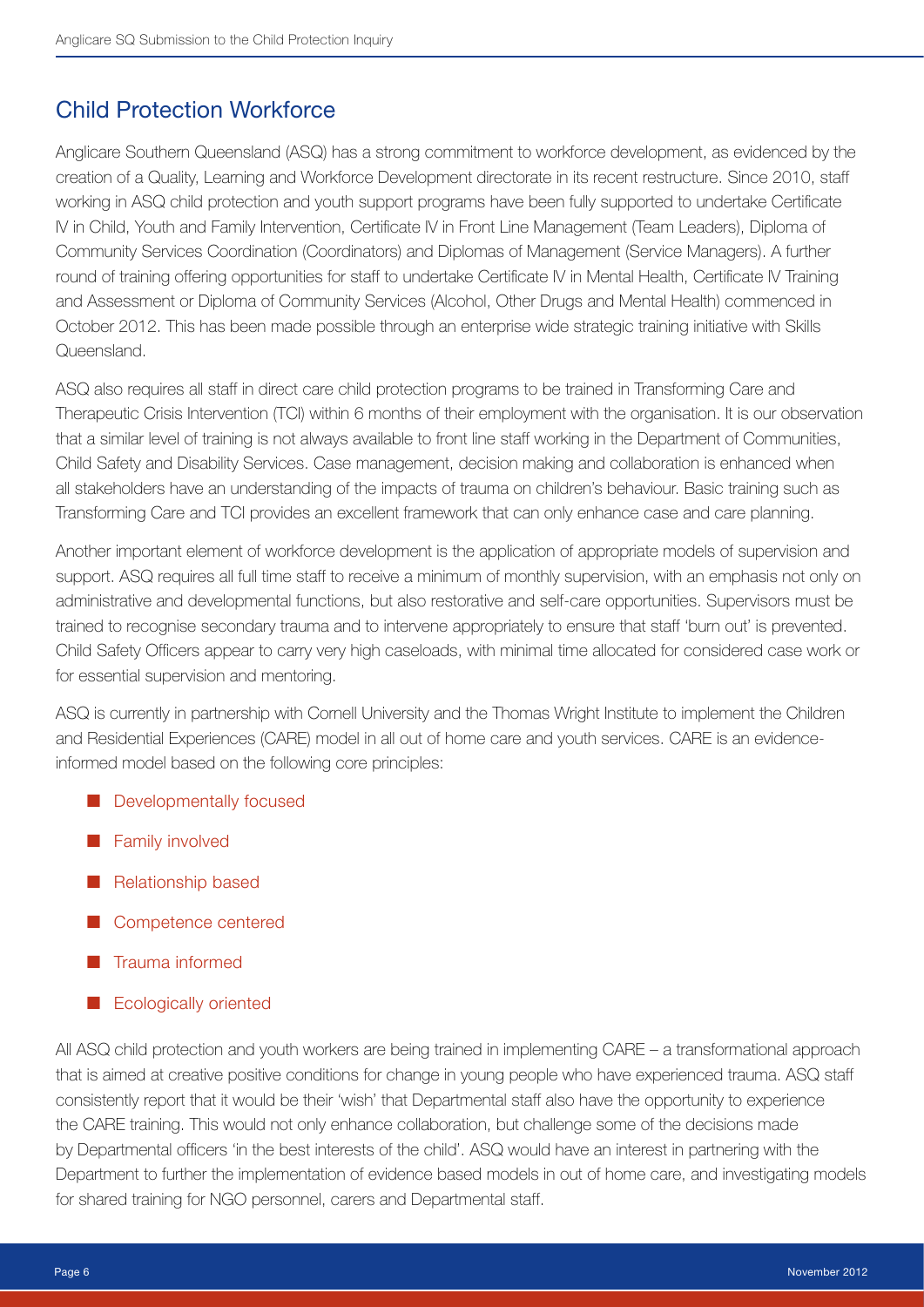Finally, ASQ recommends that a review to examine the feasibility and appropriateness of 'paid' foster care be initiated. More foster carers exited the system in 2010-11 than new carers entered. ASQ allocates considerable resources to foster carer recruitment and retention, in recognition of the ongoing challenge of maintaining a sufficient pool of trained and skilled foster carers. To date, the Department of Communities, Child Safety and Disability Services has considered foster caring to be a 'volunteer' role, and that the payment of Foster Care allowances is to offset 'out of pocket' expenses. As children with increasingly complex and challenging behaviours come into care, it is evident that the availability of 'professional' foster carers who are qualified and trained to provide high quality, home based care would be a useful addition to the current options available for placement.

Through the workforce development initiatives described previously, ASQ has developed strong partnerships with registered training organisations (RTO). We are currently negotiating with a large RTO to deliver a nationally-recognised Certificate IV in Child Youth and Family Intervention to some 60 foster carers, all of whom have expressed a keen interest in undertaking a formal qualification to enhance their skills. This type of advanced training is essential to enable foster carers to successfully care for children and young people with increasingly complex and challenging behaviour. ASQ has been able to negotiate a model by which the training will be provided at no cost to carers, and delivered flexibly to take into account their caring and other responsibilities.

## *Recommendations*

- 1. Understanding of trauma and its impact on children's development and behaviour be mandatory training for all staff working in Child Safety Services.
- 2. Investigation of shared training models involving departmental staff, NGOs and foster carers.
- 3. Undertake a review of the feasibility of implementing 'professional and paid' foster care to provide high quality home-based care for children with complex needs.

# Tertiary Child Protection Intervention, Decision-Making and Court Processes

It is ASQ's recommendation that all decision-making and case management/intervention should occur within a trauma informed framework. This means that all stakeholders are committed to ensuring that children and young people are provided with a consistent, predictable environment, and relationships are based on trust and respect. Research suggests that maintaining a non-coercive and safe environment is essential for children to learn new responses to stressful situations, and to break the cycle of pain-based behaviours. This requires a commitment from all stakeholders, including Departmental officers, Court personnel and non-government staff. ASQ recommends that joint training in Court matters for Departmental staff, carers and NGO staff could assist in understanding of Court processes, and in particular understanding of evidentiary procedures.

Similarly, the processes used to investigate and resolve 'matters of concern' are often coercive and involve a 'blame culture' rather than a focus on skilling, supporting and continuous improvement. This can be a particular concern in smaller communities as it can have a direct impact on foster carer recruitment.

In some regions, Complex Case Clinics have been introduced as a means of enhancing collaborative and consultative decision-making regarding children's care. While these can be resource intensive, it is ASQ's experience that more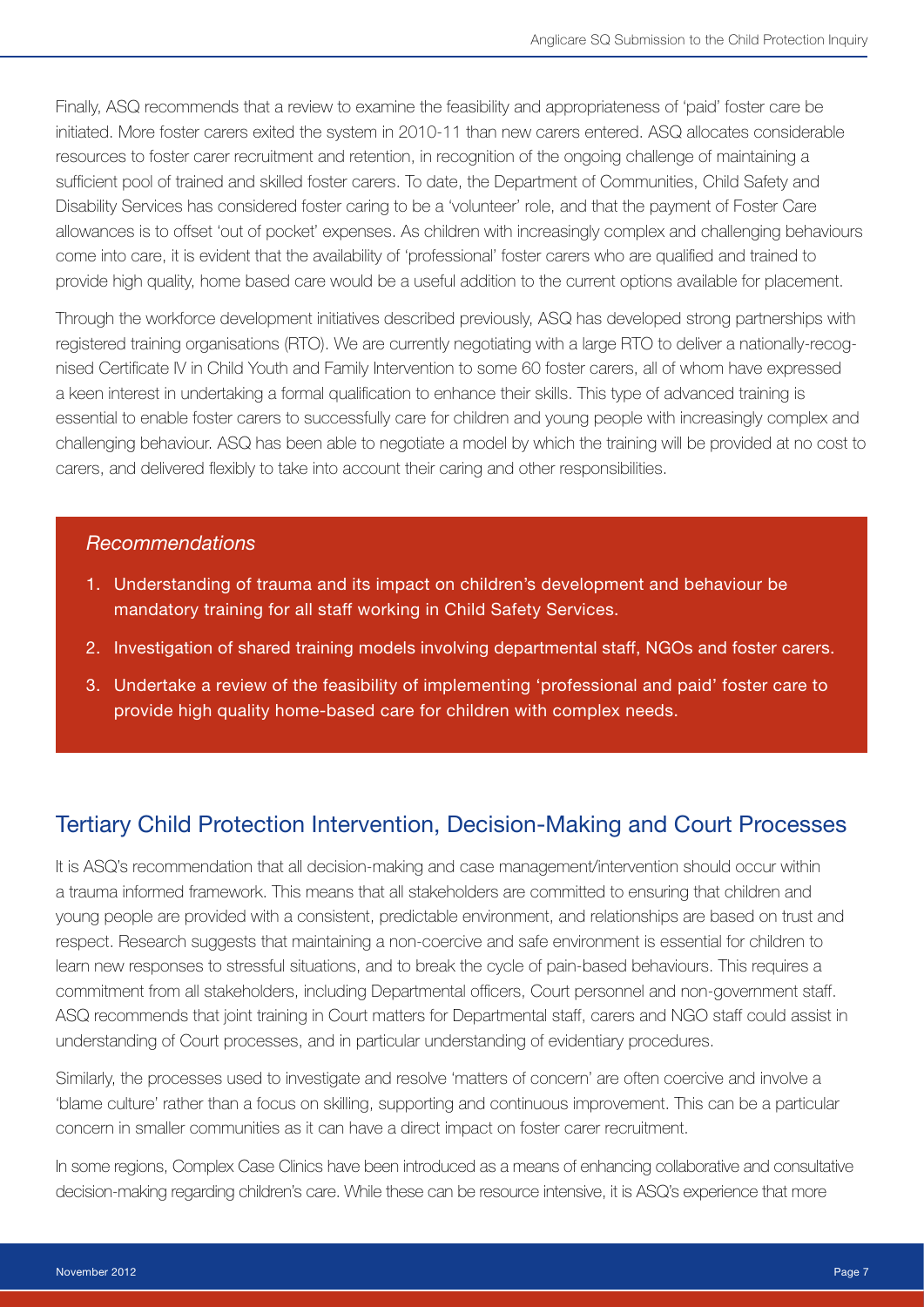informed decision making is possible where a number of stakeholders have the opportunity to contribute. For example, ASQ has been a member of the Bayside Partnership (formerly known as WRICSI – Wynnum/Redlands Integrated Care and Support Initiative) for several years. This partnership includes government and non-government agencies, and focuses on 'wrap around' and integrated supports for children and young people with very complex needs. Models such as this focus on the ongoing needs of children and young people, and are wherever possible, not crisis driven.

An evaluation of the WRICSI model was conducted by Professor Ken Wiltshire, University of Queensland in 2011. The evaluation found that there were many features of the WRICSI model that benefited children and that could be replicated in other locations. A key element of the model's success was the availability of funding for a part-time Coordinator who was 'independent' of each of the WRICSI partners. The Department of Communities, Child Safety and Disability Services in the South East region is commended for making this funding available, and supporting the partnership. ASQ recommends that further consideration is given to replicating the WRICSI model in other locations, as it has proven to result in positive outcomes for children and young people.

The following case study illustrates the importance of integrated support for young people with complex and extreme needs. Where this integration and collaboration is left to chance, it is likely that decisions are made that are not in the best interests of children.

*'John' returned to care in 2008 having been in Foster Care twice previously and had been reunified with his family. At age 10, he was not engaged at school, had spent many nights on the streets or was self-placing and presented*  with emotionally reactive behaviours when any quidance was offered or he did not get his own way. He was initially *placement in a Residential service.* 

*He demonstrated many behaviours that we identify as "pain-based behaviours". He had a very strong sense of driving his own casework. John was transitioned to a family-based placement, with Foster Carers who had an existing relationship with him and a funding package was provided to wrap supports around this placement. He became very attached to the fostering agency frequently arriving there having absconded from his carers. Accidental relationships were formed that have over 4 years provided this young person with some sense that there are adults in the world that he can trust.* 

*He has engaged in activities that have supported his self-regulation, his self-esteem and his ability to accept decisions from adults in the sphere of these activities. He was then supported in a specialist Foster Care Service and when this placement broke down, he returned to a Residential placement. Another family based placement was sourced but he was no longer considered as a young person with complex support needs and his CSO*  then put in place requirements that prevented input from all stakeholders who might have supported his ongoing *recovery journey.* 

*John was aware of the tensions between stakeholders. He was still not engaged at school and was ambivalent about the goal of family reunification set down in his case plan. Child Safety staff have not accepted input from other stakeholders who may have contributed insight in how to engage with this young person from a childfocused perspective. He is hopefully starting back at school at age 14 having attended for possibly less than 200 days schooling in the last 6 years. Again, stakeholders who may provide insight in how to best serve John have not been included in key discussions. This lack of engagement of all stakeholders who have a positive and ongoing relationship with a child in care seems contrary to all principles about inclusive and collaborative practice and about "the best interests of the child."*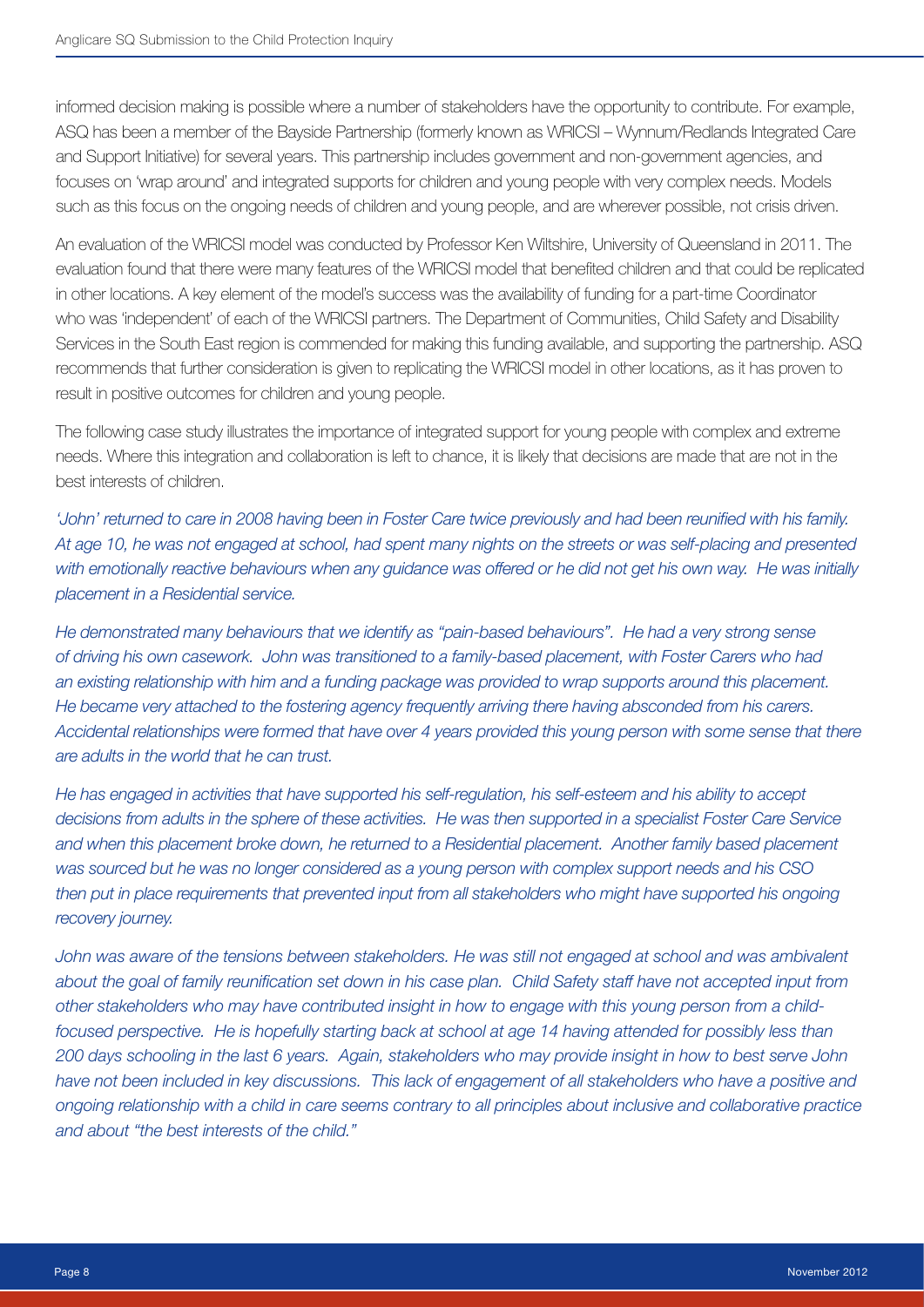## *Recommendations*

- 1. All decision-making and case management/intervention should occur within a trauma informed framework.
- 2. Joint training in Court matters be provided to Departmental staff, NGO staff and carers to provide more cohesive support to children and young people.
- 3. Consider implementation of the Bayside Partnership model in other locations, based on the findings of the University of Queensland's 2011 evaluation of the partnership.

## Transition from Care

As stated previously, ASQ recommends that consideration be given to outsourcing Transition from Care (TfC) case management and casework to the NGO sector. Many organisations, including ASQ, have a range of support services for over-18s that could be harnessed to provide ongoing support, and provide a seamless transition while continuing to access support from a known and trusted provider. These include housing support, trauma counseling, parenting support and specific mental health interventions, including drug and alcohol support. This requires a change from 'siloed' thinking which is influenced by inflexible funding models.

An emerging issue that has become apparent in ASQ youth accommodation programs is the increasing number of young people aged 13-15 years who are being referred or self-referring to the program. These programs are funded to accommodate and support young people aged 16-21 years. Current practice allows for a limited amount of service to be provided to young people aged under 16 years with the consent of a guardian.

For example, for the first months of 2012, ASQ's youth accommodation service in Beenleigh housed three young people aged under16 years concurrently. All were the subject of multiple notifications to Child Safety Services. All required assistance and support to apply for special consideration to access Youth Allowance payments from Centrelink. All were unable to contribute towards any of the costs of their accommodation in the program until they were in receipt of the Youth Allowance. Based on reports from these young people, none felt safe to return to the family home. Program staff continued to make referrals to service providers such as the Helping out Families (HOF) program funded by the Department of Communities to try and address family relationships breakdown, however, none were able to access services during the period of their accommodation. While these young people are not the target of our youth accommodation programs, there was no alternative but to keep them housed at least until they turned 16 years of age and were eligible for other supports and services within the community.

This situation illustrates the lack of exit points for children under the age of 16, with most service providers unwilling or unable to provide appropriate and safe accommodation services for this age group. This is a clear point of intersect between Homelessness programs and Child Safety programs within the Queensland Government. Anglicare Child Protection and Youth Services currently operate in both the statutory out-of-home care context through TRACC residential programs and in the youth homelessness context through the InSYNC Youth programs.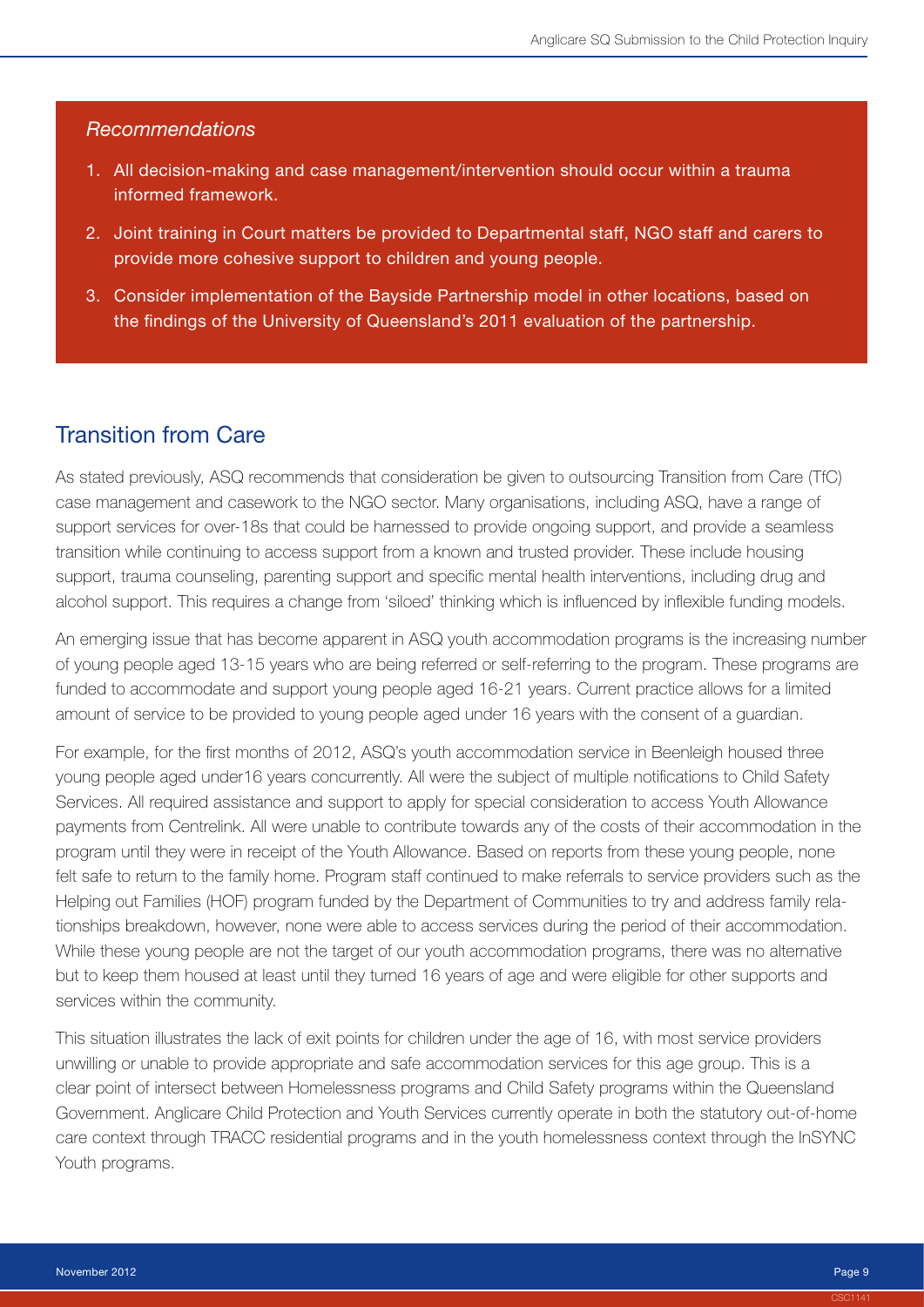There is an opportunity to explore and develop an innovative model of service delivery to younger teens (13-15 years) who, for a range of reasons, are unable to live at home with their families, but who could maintain family relationships through being able to access short term or 'respite' accommodation while family relationships counseling or mediation occurs. A similar model could be investigated to support TfC planning, including preparation for young people who begin to self-place or who are likely to return to the family home on exiting care.

## *Recommendations*

- 1. Consideration be given to transferring responsibility and resources for Transition from Care case management and casework to capable providers in the non-government sector, particularly those with proven capacity to deliver services to adult clients.
- 2. Investigate and fund innovative models of appropriate care and support for adolescents (aged 13 – 15 years) who are self-placing, have experienced multiple placement breakdowns, or who are unable to return safely to the family home, but not able to live independently.

## Residential Care

ASQ provides residential care services in the Logan area and Gympie, with 6 residential programs supporting households of 3 to 4 young people. We are currently implementing the Children and Residential Experiences (CARE) model across all out-of-home care services, in partnership with Cornell University and the Thomas Wright Institute, Canberra. The CARE program model reflects a set of six practice principles based on the best interest of the child, and informs and guides staff practices and interactions with the children and young people.

ASQ residential care programs are focused on more than simply containment and reactivity to behavioural incidents and outbursts. While providing a safe environment, with holistic care, young people are supported to grow and develop, and address the traumatic aspects of their experiences in earlier life.

Through participation in CARE training, residential care staff learn to view children's behaviour differently, applying their knowledge of attachment theory and child/adolescent development to build positive and trusting relationships. Staff learn to scaffold tasks appropriately, and discuss how activities and routines within the program can contribute to the ongoing development of resiliency and positive relationships between adults and children. Through exploring trauma and pain-based behaviour, staff are encouraged to develop new understandings of children's challenging and difficult behaviours. The manner in which a child's pain based behaviour is responded to is a key indicator of the quality of care as experienced by children (Anglin 2002; Brendtro and Shahbazian 2004).

Research suggests that a child's ability to change is affected primarily by their own internal strengths and their relationships with significant adults, rather than by actual techniques or interventions (Holden 2009). For this reason, CARE training focuses on teaching residential care staff how to connect and build attachments with children, rather than on particular behavioural intervention techniques. The underpinning premise of this approach is that 'children do well if they can. If they can't, we need to figure out why so we can help' (Greene, 2001). This creates a fundamental shift from responding to negative behaviours by enforcing rules and demanding obedience and compliance, to helping children to learn self-regulation and pro-social skills, while maintaining safety and security for all in the house.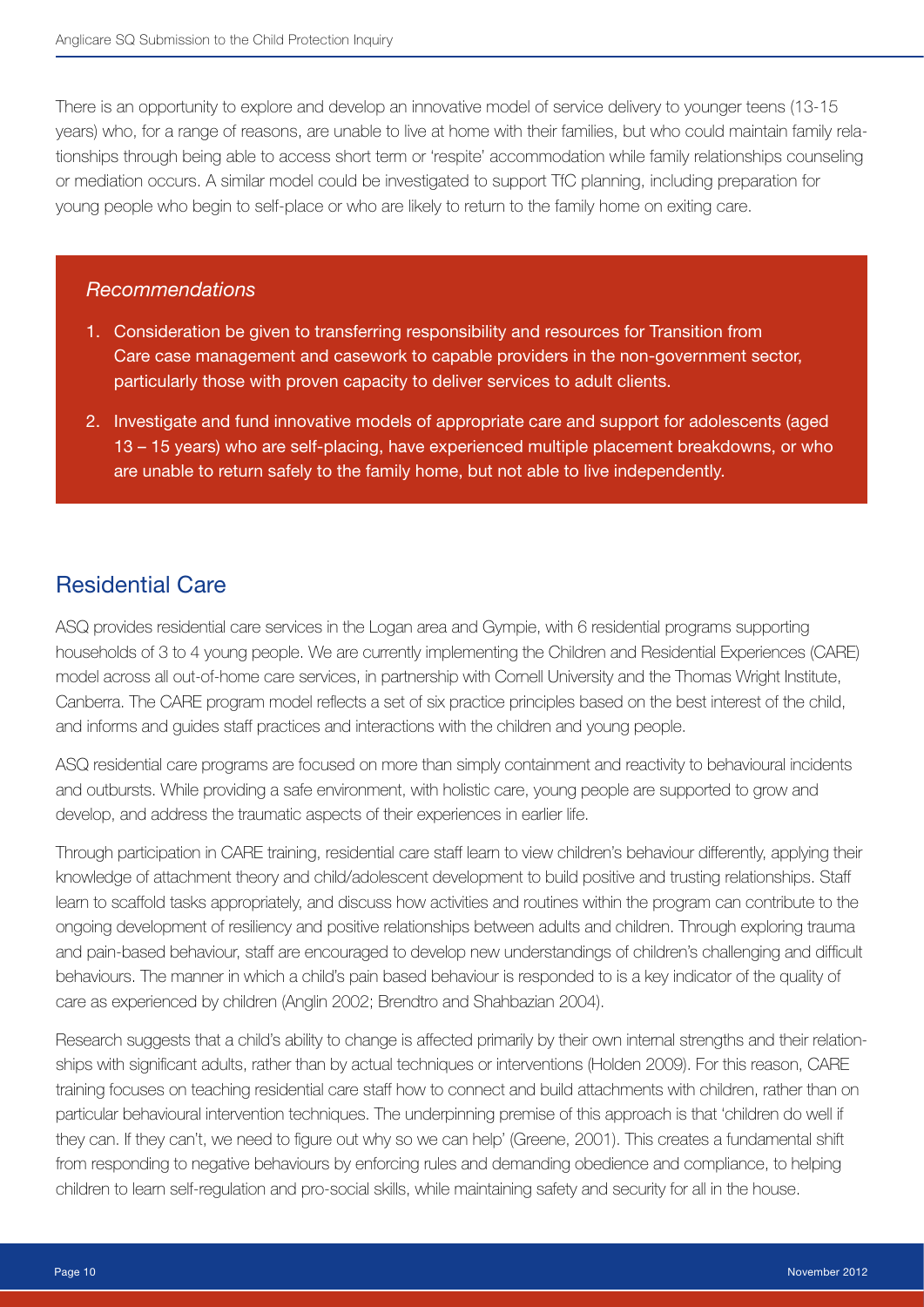This is only possible through the implementation of a staffing model which enables sufficient deployment of direct care staff to spend quality time with children and young people, as well as providing staff with the necessary training and supervision to provide high quality care.

In addition to the qualifications, skills and experience that staff bring with them, all staff responsible for, or working in, ASQ residential programs are expected to complete the following training:

- $\blacksquare$  CARE training
- **E** Transforming Care
- **Therapeutic Crisis Intervention**
- ¢ Cultural Awareness
- $\blacksquare$  Incident management and reporting
- $\blacksquare$  How to work with children to prevent and identify harm and risk of harm.

Anglicare SQ has also established a set of Mandatory Competencies for TRACC residential care staff which form the basis for staff induction, training and supervision. These competencies cover a range of areas including workplace health and safety and manual handling, infection control, food handling, medication management and First Aid/CPR.

Recent attention on the spiraling costs of residential care does not take into account the need to provide not only shelter and safety for young people, but also the need to adequately resource a therapeutic response that is relationships-based and trauma-informed. Successful outcomes for children are a function of how well they have been able to overcome past traumatic events, achieved competence and developmental milestones, and developed relationships and connections, especially to family and community (Holden 2009). Residential care workers in ASQ programs work constantly with young people to build attachments and life skills, and provide positive connections. This capacity would be significantly undermined if funding and other resources were limited on the basis of 'care costing too much'.

In 2010, the Department published A Contemporary Model of Residential Care for Children and Young People in Care, clearly stating the importance of providing therapeutic care within residential programs to address children's trauma and pain-based behaviours. The model also articulated the importance of staff skills and competency, recognizing that 'high level relationship skills are fundamental to residential care' (p. 82). The model provides a set of core elements to underpin residential care in Queensland. ASQ recommends that an evaluation of residential care policy and practice against these core elements be conducted in an effort to understand not only the cost drivers of residential care, but understand these in the context of outcomes in the medium to longer-term for young people who have exited the care system.

## *Recommendation*

1. Current residential care policy, practice and funding models be evaluated against the core elements of the Contemporary Model of Residential Care (Queensland).